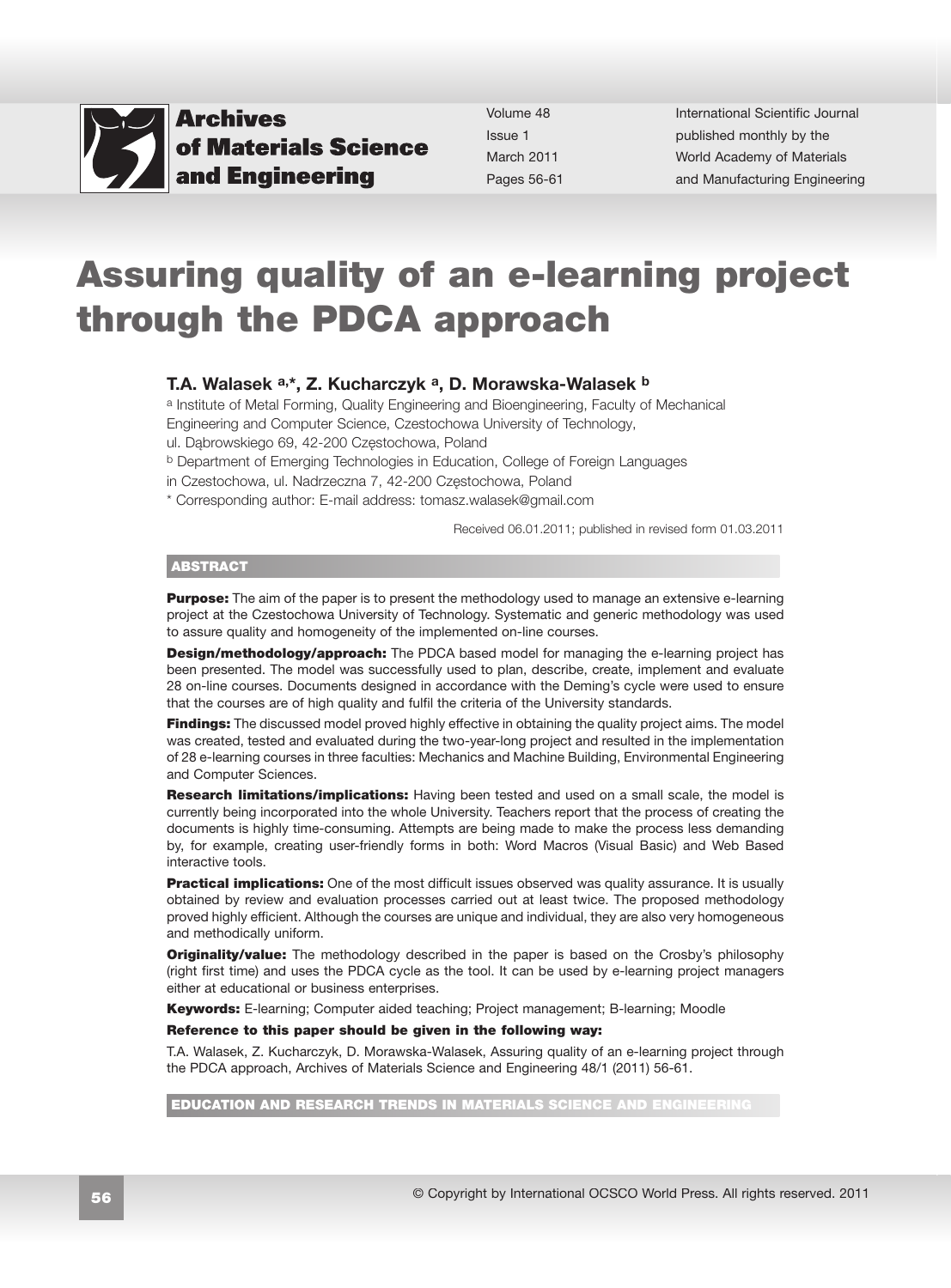# **1. Introduction**  1. Introduction

The expansion of the internet and a growing presence of electronic media in our life make education as we know it a thing of the past. Audio and video lectures delivered online, videoconferences, webinars, discussions on forums and chats, flexible study hours, Internet consultations, multimedia teaching materials accessible from anywhere and at any time are all not a futuristic vision of education, but reality in many foreign and domestic schools and universities [4-7].

Distance learning is becoming a new way of gaining knowledge, alternative to traditional education and the existing educational structures. Thus, higher education institutions face the task of preparing a new model of education, which will incorporate the e-learning solutions. Certainly, it is a timeconsuming process, where both hopes and fears are voiced by students as well as academic staff. That is why the adopted solutions should serve the purpose of integrating various forms of education; they should support the traditional system instead of replacing it.

The latest Sloan C report published in 2010 [8] claims that in the USA alone over 4.6 mln students participated at least once in an online course offered in the previous semester. Interestingly, the figure increased by 17% in comparison to the previous year and it is estimated that the process is ongoing. The research reports that over 25% of all the USA students took part in at least one online course. Unfortunately, there are no similar data available for Poland. The findings of a survey conducted at Czestochowa University of Technology show that 14% of the polled students (464 persons) have experience in distance learning, while 45% students do not know what e-learning means in practice. It seems encouraging that nearly 80% of respondents voiced their readiness to enrol in an online course, which leads to the belief that there is a huge demand for such education. The university should be urged to implement elements of distance learning, which ought to be preceded by a publicity campaign and a series of trainings.

According to the definition accepted at the University, distance learning is not just a set of electronic presentations made available for students nor is it providing a pdf file or a link to a website. For the project's needs it was agreed that e-learning/eteaching or e-education means an interactive method of education which comprises delivering teaching materials, managing the didactic process, monitoring and assessing progress and ensuring student-teacher as well as student-student communication and interaction by means of information technologies, particularly Internet communication tools. The authors are aware that such a definition is neither complete nor perfect as e-learning is a complex and difficult idea to define. 'Difficult' mainly due to the fact that every individual understands it in a different way. 'Complex' because it undergoes constant changes and improvements. A few years ago, when first attempts to define elearning were made, e-education was, in fact, believed to be a partially or fully Internet-based training (see Wikipedia). Today, however, e-learning comprised a huge range of tools used not only for teaching, but also learning, co-learning, collaborating and communicating or, to put it in other words, building the so called Personal Learning Environment (PLE) or Personal Learning Network (PLN). E-teacher very often becomes a student or course participant by learning new things together with his students. Not only is the role of a teacher changing, but that of a student too. He has stopped being just a passive recipient of knowledge, which is later verified in tests and examinations, and has become an active co-developer of the course who makes critical comments on the delivered knowledge and searches for additional or supplementary information. Abramowicz [9] writes about a crisis and 'twilight of academy', predicting a birth of e-Academy – a geographically unlimited university where didactic teams will be set in the network and will be able to deliver their message to any place in the world. Observing both students and tutors in the process of eeducation, it was decided that a model e-course should be developed and enforced. Such a model would require teacherstudent, teacher-group, and student-student interaction at every stage of work in the course.

Being aware of the expectations and possible difficulties a team of employees of the Faculty of Mechanical Engineering and Computer Science and the Faculty of Engineering and Environmental Protection started a project financed by the European Social Fund with the aim of laying foundations for the development of the University e-education and a gradual introduction of e-learning to the programmes of study on offer.

The team working on the project, based on the experience gained by the Institute of Metal Working, Quality Engineering and Bioengineering, established its primary goal to be acquainting academic teachers and students with e-learning, its pros and cons, and preparing them for this new form of education, while building basic technical infrastructure and setting the standards for distance learning at the same time. It was agreed that the target educational model should be blended learning, where the content delivered electronically will supplement the traditional classes.

Blended learning is free from many flaws of 'pure' e-learning and, at the same time, it is relatively easy to implement in the traditional student-oriented university [10]. The quality of the didactic process was the priority for all the people involved in the project. Therefore a systematic PDCA approach was considered, adopted and further incorporated. A model planned according to the PDCA methodology was based on four main documents/stages: ECTS form, course syllabus, knowledge and interaction cards and scenario. Below, all the four stages have been described in detail.

## **2. Learning Content Management System**  2. Learning Content Management System

Dedicated computer systems called virtual learning environments (VLE), learning management systems (LMS) or learning content management systems (LCMS) are used to organize and manage e-learning. These systems allow the user to create dynamic WWW services, either public or for a particular group of students. They offer a wide variety of tools supporting and facilitating the publication of the service content, either in a text or graphic form or as ready-made documents or usable applications. The systems make it possible to manage groups of users (students, teachers) as well as resources created for them. They help to organize the work of teams and individuals by offering tools which enable monitoring of the learning process. An attempt to incorporate e-learning into the traditional system of education at the Faculty of Mechanical Engineering and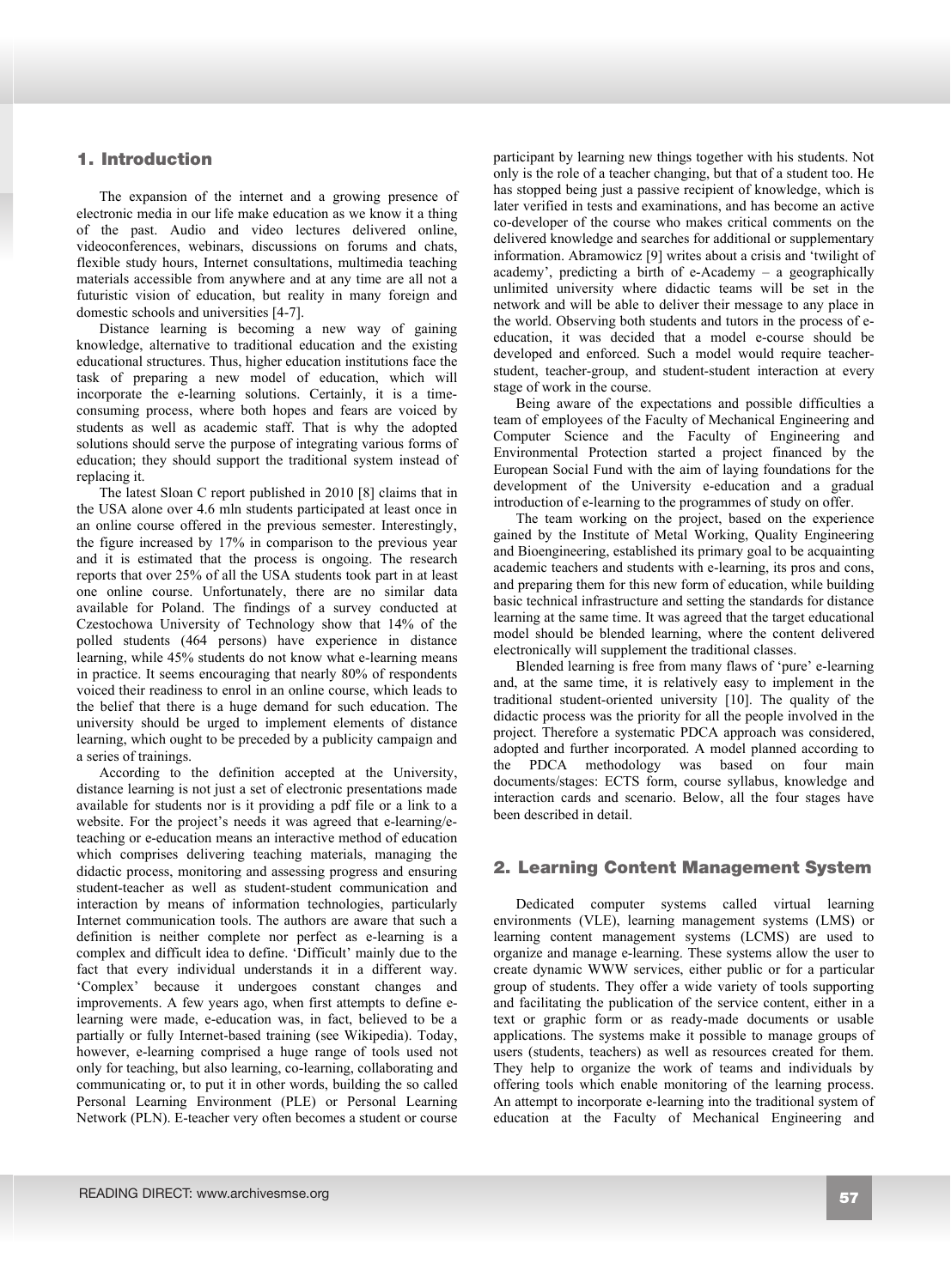Computer Science was made as early as in 2001 at the Institute of Metal Forming, Quality Engineering and Bioengineering, when an e-learning platform was installed on the Institute's server. With time the scope of the tool application was extended to cover new areas, e.g. to enhance student mobility [1, 2]. When the decision was taken to support traditional classes with online teaching, an analysis was performed to compare the software available on the market. All the necessary requirements were defined and after studying the existing solutions, the Moodle platform was selected. Now, having used the platform for 10 years, it seems that the decision was right and it proves to be no worse than the existing commercial products while definitely surpassing other Open Source platforms. It is also worth noting that one of the world's largest and oldest online universities, Open University in Great Britain, likewise has chosen Moodle as its LCMS platform. Drawing on the literature review, the platform appears popular in Poland too [13-18].

The Moodle platform is also widely used as a workspace in European projects to exchange experience and know-how as well as to supplement various forms of education [1, 2].

## **3. Project description**  3. Project description

The project in question was launched on 1st September 2008 and lasted till 30th of September 2010. It was divided into four stages.

### **3.1. Stage I - Gaining knowledge**  3.1. Stage I - Gaining knowledge

The aim of this stage was to obtain knowledge concerning the existing technical and organizational solutions in the field of elearning applied by other universities, their implementation experiences as well as the direction of changes. Simultaneously, a survey study was conducted to diagnose the needs and the extent of knowledge regarding e-learning among both teachers and students of the faculties in question. The idea of incorporating the new model of teaching was supported by 65% to 80% of the students (depending on the faculty) and 89% of the teachers. This implies a very positive attitude toward distance learning. At this stage teachers who volunteered to take part in developing and executing the electronic teaching materials were recruited. They faced only one condition, namely running classes in one of the chosen faculties. As a result, 10 courses ready for blended learning were developed at each faculty. This facilitated a smooth implementation of the new way of teaching at the Faculty of Computer Science first, then at Mechanics and Machine Construction and, finally, at the Faculty of Engineering and Environmental Protection. Later e-learning was offered at other faculties as well.

#### **3.2. Stage II – Organizing knowledge**  3.2. Stage II – Organizing knowledge

During this stage workshops, training and seminars on e-learning were carried out (mainly dealing with e-methodology but also with technology). The server and the Moodle platform were set up and requirements and guidelines relating to the preparation of electronic teaching materials as well as pedagogical recommendations for the staff were established. The participating teachers were trained by specialists from the foremost domestic and foreign e-learning centres. They had an opportunity to 'go over to the other camp' and become e-students as part of the training took place in the virtual environment.

#### **3.3. Stage III – Applying knowledge**  3.3. Stage III – Applying knowledge

Stage III involved the preparation of course scenarios and developing the e-content. The teachers were encouraged to follow pedagogical guidelines when conducting e-classes and make use of the incorporated technical tools. This stage is described in detail below. At the same time, an instruction manual on how to use the platform was prepared for students.

#### **3.4. Stage IV – Spreading knowledge**  3.4. Stage IV – Spreading knowledge

The last stage involved launching selected courses in order to test the adopted solutions and update the courses accordingly. Simultaneously, on the basis of experience gained during the project, attempts were made to prepare another project in the field of e-learning which would encompass all the University faculties and result in adoption of a strategy aiming to implement e-learning together with all appropriate organizational solutions.

## **4. PDCA cycle and documentation**  4. PDCA cycle and documentation

While preparing and realizing the project, great attention was paid to ensuring high quality of all courses and the whole project. Following the Total Quality Management rules, the work on the project was based on team-work and modelled on the PDCA cycle, also called the Deming cycle. PDCA (Plan – Do - Check – Act) is an iterative process aiming at systematic and constant quality improvement. The PDCA Cycle, developed by W. Shewhart in the Bell Laboratories, USA in the 1930's, was promoted by W.E. Deming twenty years later and is currently widely known as the Deming Wheel or Deming Cycle. The main idea behind it is to divide the project (process) into four steps. Although in each case the range of activities assigned to a given step may differ, the list below presents a number of general examples:

- Plan defining the concept, aims and objectives; identifying problems and critical points; training; developing templates, models, methodology, etc.
- $Do solving a problem on a small scale; preparing documents$ and procedures; describing the process; piloting, etc.
- Check measuring the results; evaluating the solution/model; comparing the results with the established goals; preparing standards, quality assurance procedures, and the review process, etc.
- Act full scale implementation; implementation as a standard; introduction to the company culture, etc.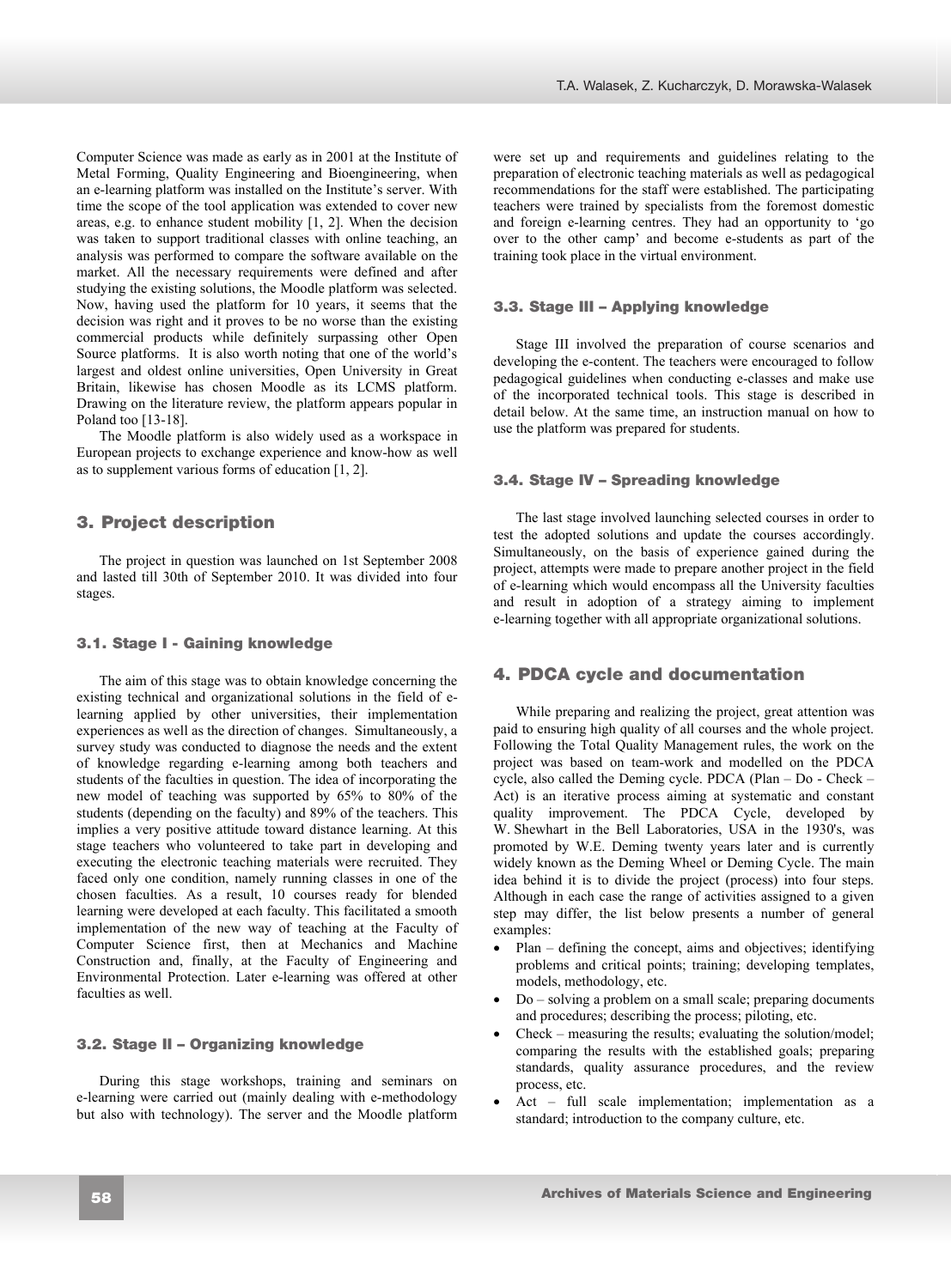In the discussed project, each course was blended, which meant that a third of the classes were to be conducted face-to-face at the University premises, and two thirds online. It was assumed that such a course would run in stages and it would require preparing teaching materials according to the established model. The model had been based on the PDCA cycle (Fig. 1). Below, the documents required to prepare the teaching materials have been enumerated:

- the course card (ECTS form) a template obligatory for the whole University in traditional classes (Plan),
- the course syllabus also indicating topics to be realized online (Plan),
- the KNOWLEDGE card (Do-Check),
- the INTERACTION card (Do-Check),
- the course scenario (Act).



Fig. 1. PDCA methodology used to manage the documentation of the project

Before the course scenario was to be written, the syllabus, and both knowledge and interaction cards for each teaching unit had to obtain a favourable review (Check). The review was done by University senior researchers, who were selected by the heads of chosen majors.

## **5. Documents**  5. Documents

#### **5.1. Plan – Course syllabus**  5.1. Plan – Course syllabus

Course syllabus, approved by the proper Faculty Board, is the starting point for designing electronic teaching materials. In each University major, the course syllabus has a form of the ECTS form. Although it provides a lot of information, the way in which the information is provided and detailed has not been standardized. This often leads to significant differences in course syllabuses depending on who (teacher) and where (faculty) they were written. For instance, the lack of fundamental information such as the type of classes (lectures, tutorials, etc), number of teaching hours assigned to a given teaching unit or detailed division to topics was observed.

As 'course description' ought to present the whole area of knowledge and skills which are to be gained by the student in a particular course and ought to comply with curriculum standards

for a given major, it was decided that the ECTS form should only be a prelude to designing electronic teaching materials.

On the basis of the ECTS form, the teachers prepared their course syllabuses in a standardized and universal way. There were two types of classes as stated in the curriculum: lectures and tutorials (seminars/projects). For instance, if in a course there was one lecture (1L) and one tutorial (1T) per week and both types of classes were to be conducted online, the syllabus should include the content for both. If, however, only one type of classes was to be conducted online, e.g. the tutorial, the syllabus should include the content of the tutorial alone. For each type of classes, the teacher divided the content into teaching units corresponding to the number of teaching hours per semester for a given type of classes, complying with the curriculum. Thus, the course syllabus (1L, 1T) included 15 teaching units for lectures and 15 teaching units for tutorials. The course syllabus (1L, 2T) included 15 teaching units for lectures and/or 30 teaching units for tutorials. The syllabus should also include such information as the aim of the classes, entry requirements, and details of the course and its place in the curriculum:

- $\bullet$  Course title.
- Major,
- Specialization,
- Type of study,
- Year and semester.
- Type of classes,
- Number of hours per week,
- Number of ECTS points,
- Name of the tutor.
- Content of lectures divided into teaching hours,
- Content of tutorials divided into teaching hours.
- Obligatory and optional literature,
- Methods of evaluation/Course requirements/Grading criteria,
- Means of contacting the tutor,
- Statement concerning originality of the work.

In the project, it was assumed that blended learning, which combines face-to-face teaching with computer-mediated instruction, would be the target model of classes applied in the University. Following this premise as well as taking into consideration the financial limits in the project budget and the binding directives of the Ministry of Science and Higher Education, it was decided that, for a given course, the electronic teaching materials would not be designed for the whole course, but only for the part equalling to 2/3 of the total number of teaching hours (at maximum) per semester. For this reason the teacher had to indicate the teaching units, selected from the course content, for which he would prepare the electronic teaching materials.

#### **5.2. Do – Knowledge and Interaction Cards**  5.2. Do – Knowledge and Interaction Cards

The KNOWLEDGE and INTERACTION cards were then prepared for each of the selected teaching units. The 'teaching unit' was understood as part of the course content which would be conveyed to the student within one teaching hour. At the same time, it was assumed that such a teaching unit will constitute one, self-contained, thematic module of the e-course. A module on the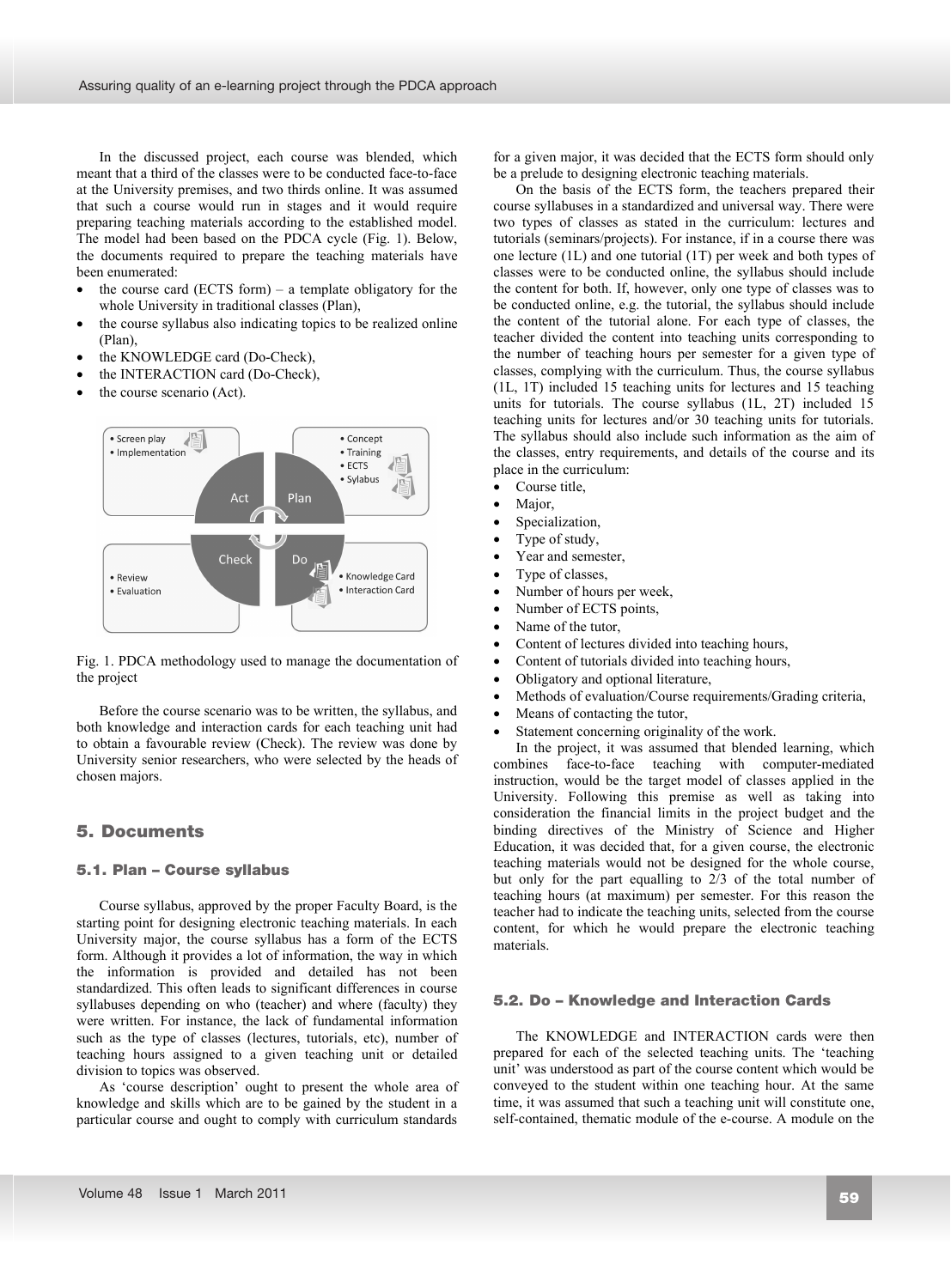Moodle platform builds on two categories: RESOURCES and ACTIVITIES. The RESOURCES are used for setting and publishing the teaching materials. The ACTIVITIES not only enable the teacher to monitor the students' progress or test the acquired knowledge, but also make it possible to incorporate student-student, student-group, student-teacher, or teacher-group interaction into the course. Drawing on the abovementioned assumptions, it was agreed that, at this stage, the electronic teaching materials the teacher would be required to prepare two sets of information for each teaching unit. These would be recorded in two cards:

- the KNOWLEDGE card provides a detailed description of the knowledge (content) to be acquired by the student, together with a list of all available resources (e.g. pdf, swf, ppt files)<sup>.</sup>
- the INTERACTION card provides above all a detailed description of: skills and competences which the student will gain; forms of interaction supported with examples; the way in which the student's progress will be monitored and assessed; description of interactive activities which are going to facilitate learning. The card also gives information about the grading system and grading criteria for each teaching unit. While designing interaction for their courses, the teachers had

an opportunity to consult practitioners of e-learning and specialists in e-methodology. The methodologists worked with the teachers individually giving advice on how to adapt and convert traditional teaching materials into electronic ones.

## **5.3. Check – Review process**  5.3. Check – Review process

All documents, i.e. the course syllabus as well as knowledge and interaction cards were subjected to a review process. The reviewers included senior researchers, mainly chair and institute heads who were in charge of the didactic process in their units.

## **5.4. Act – Scenario**  5.4. Act – Scenario

As most, if not all, our tutors had no previous experience with the Moodle platform, it was assumed that the easiest way to describe their course would be by means of a scenario. A template was prepared and it was consulted with domestic and foreign online methodologists and practitioners. Then the tutors were asked to fill in the templates with appropriate content. This stage was also monitored by methodologists who individually consulted ideas, made comments and gave advice. Below are listed the scenario key points for each teaching unit (module):

- Didactic aim  $-$  providing detail description of the aims of a given teaching unit;
- Instructions providing detail description of how the work in each unit should be organized. If necessary, it should be made clear that a given unit draws on some previous knowledge, gained either in online or face-to-face classes;
- x Content (KNOWLEDGE) providing complete and exhaustive description of a given teaching unit by means of, e.g. a PowerPoint presentation, PDF file or any other electronic teaching material. This could also be a text

converted to the Moodle Book or Lesson. In such a case, the tutor should divide the text into appropriate pages, add monitoring questions, and support the material with drawings, pictures, diagrams etc. The e-content should reflect what was described in the KONWLEDGE card. Any changes to the econtent should be demonstrated in the KONWLEDGE card too;

- Tools (INTERACTION) providing complete and exhaustive description of all activities or interactions intended for a given teaching unit. By means of a clear instruction the student should be thoroughly informed of what is required of him in a given activity. A script and, if needed, graphics should be prepared for each interaction. The e-content should reflect what was described in the INTERACTION card. Any changes to the e-content should be demonstrated in the INTERACTION card too;
- Method of evaluation/Grading system providing clear and precise requirements and grading criteria for both each activity and the whole teaching unit;
- Additional teaching materials providing a complete text or links to web pages or other resources;
- Organization of work (teacher) providing details of how the teacher intends to work in the teaching unit, including time frame for each activity:
	- when the teacher opens a given teaching unit;
	- when he opens a given activity;
	- order of activities and a deadline for each of them;
- Organization of work (student) providing details of how the student is expected to work with the activities, including the time required to complete them (e.g. participation in a forum – 20 minutes);
- Every single e-course (even the most advanced one) should be up to the standard which comprises:
	- information about the subject of the course, its range and entry requirements;
	- time of the course, i.e. when it starts and ends;
	- schedule of individual teaching units (also called modules), including deadlines for tasks and tests;
	- participation rules such as: requirements for students, methods and techniques of work used in the course, principles of communication with the tutor and other course participants, rules concerning group work, information about possible absences and how to make up for them, and last but not least grading criteria.

For the abovementioned reasons, during the preparatory stage, module zero with a half-filled in template was developed and offered to the tutors (the module should be present in every single course). The idea proved excellent and is definitely worth recommendation.

# **6. Conclusions**  6. Conclusions

Although the project is completed, the implementation of e-learning at Czestochowa University of Technology has only begun. In 2010/2011 there are plans to educate and train over 200 teachers to be able to develop Electronic Teaching Materials. The trainings are being conducted by both persons participating in the project and specialists in distance learning from the leading